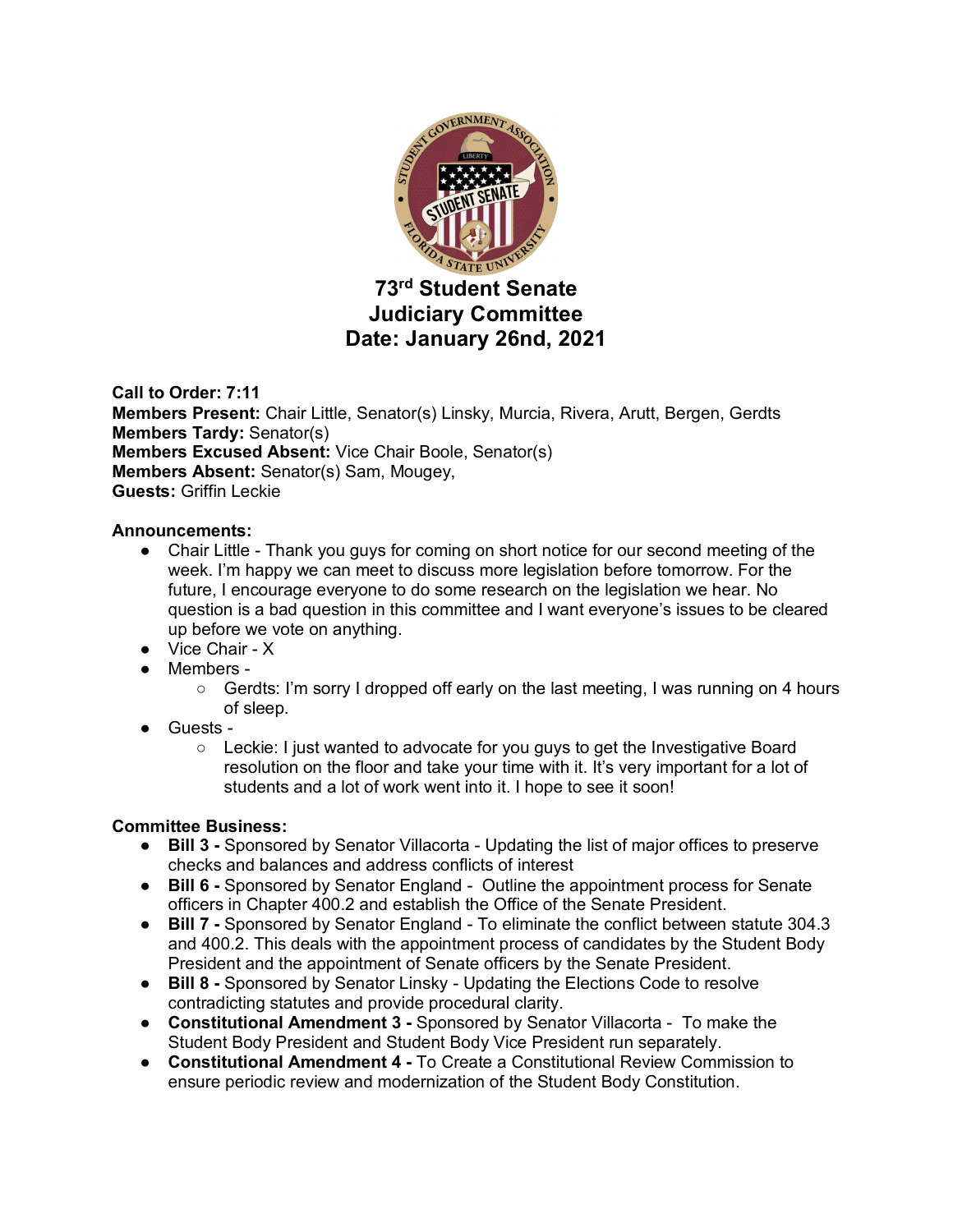#### **Old Business:**

- $\bullet$  Bill 3
	- **Murcia moves to table, Linsky seconds**
	- **BILL TABLED**
	- Bill 6
		- **Murcia moves to table Bills 6 and 7, Arutt seconds**
		- **BILL TABLED**
	- Bill 7

# ● **BILL TABLED**

- Bill 8
	- Opening Statement:
		- Linsky: Thank you again for taking the time to go over this. I would like to move for some amendments to clear up language and add a new subsection.
	- Technical non-debatable:
		- XMurcia: Can you send the amendment you want in the chat?
		- Linsky: Yes I can
		- **Murcia moves to enter roundtable, Arutt seconds**
	- Round table:
		- Murcia: This would make the elections committee its own entity instead of an appeals court?
		- $\circ$  Linsky: No. The EC is not an appeals board, it is and has always been an original board of jurisdiction. But the rules are confusing and often make people think that they are an appeals board. Then they rule on cases. This just drags out the whole elections process. Equally importantly, we want to create a system of rules that are short and simple. So, no, this does not make the EC an original board of jurisdiction, it already is that. This is simply to make the rules align with what is happening pursuant to prior rulings and to make sure we have qualified EC Commissioners.
		- Murcia; Thank you.
		- Gerdts: A big commendation to Senator Linsky for this Bill. As one of the people who was at the hearing which was problematic, I can say that it's destructive to have ambiguous rules. I remember being looked down at by the EC as if I had not prepared for a meeting properly or didn't know what I was doing, but then it turns out they don't know what they're doing either. Unclear and daunting rules are a deterrent to student involvement in SGA. It makes people feel like it requires specialized knowledge. The EC being vague makes it harder for new students to join SGA. By leaving it vague, we would be discouraging more involvement. I will be voting in favor of this and I hope you all join me.
		- Little: Sen. Linsky, I will recognize to propose any amendments you would like to see made in committee.
		- Linsky: Most of the small amendments I would like here are adding numerical symbols or fixing typos.
		- Gerdts: If I can suggest, for the grammatical errors, you can change all of those as one amendment, and then make the substantial ones on their own. That way we don't have to debate any clerical errors.
		- Linsky: First, I want to amend section 702.4.C from "adjournment" to "commencement". This is because adjournment means we want the meeting times to be published 24 before they adjourn, and that sets a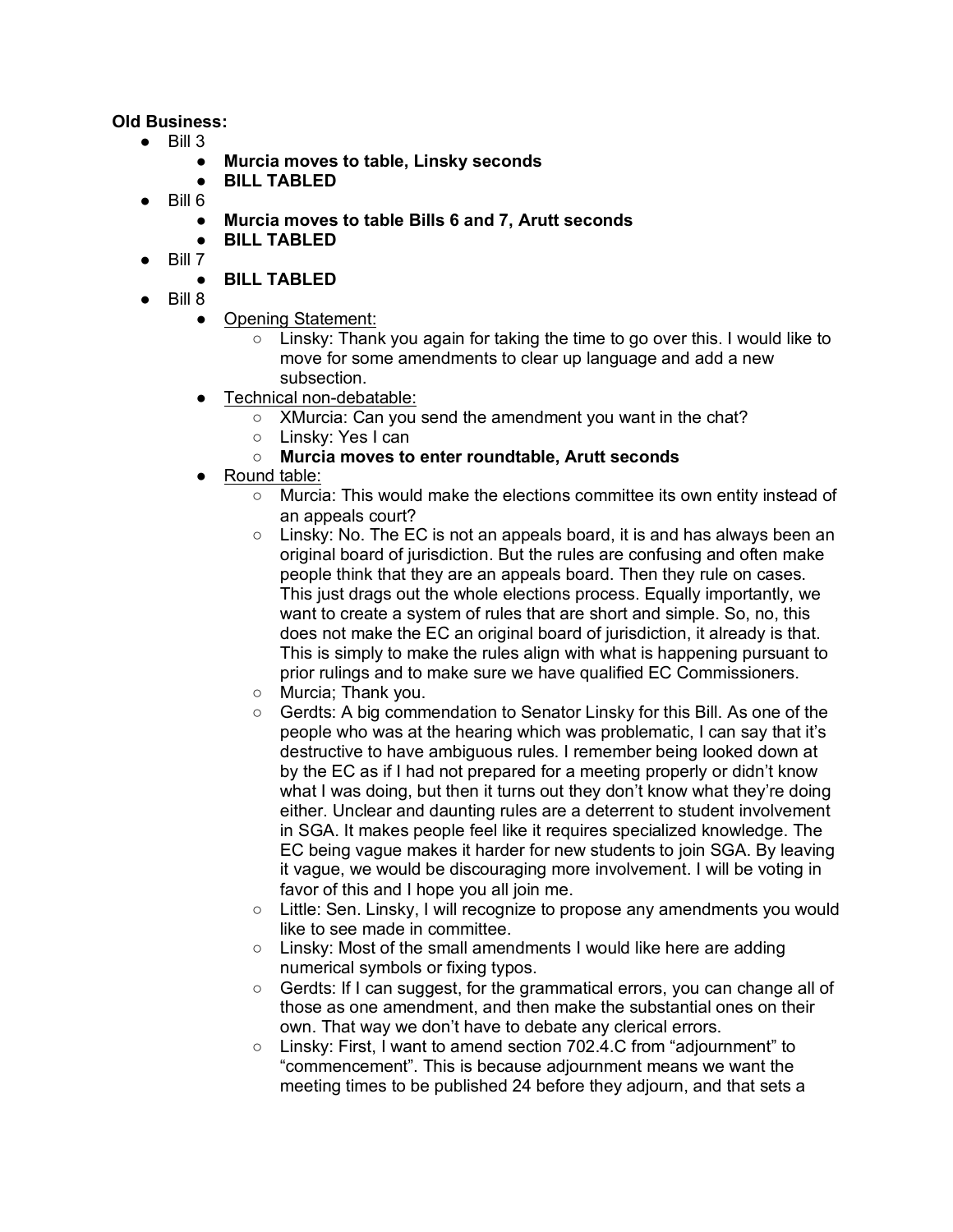time limit for when meetings have to be done. Commencement seems more in line with the 24 hour clock and is more logical.

- **Gerdts moves to amend, Bergen seconds, bill is amended**
	- 702.4.C. Publish meeting times twenty-four (24) hours prior to the **commencement** of Elections Commission meetings. The Elections Commission shall attempt to notify candidates or political parties who are charged with alleged violations at least twenty-four (24) hours in advance of the meeting by phone, email, or in person.
- Linsky: The next section is 703.2.F.1, I want to delete the phrase "candidates and political". This is not everyone who can participate in this process. Just saying parties opens it up to anyone who filed a violation or is accused of violating a code. This is more representative of who can and should participate in hearings.
- Gerdts: I agree, reminder that EC applies to everyone, not just people who are running or in political parties. If it wasn't then anyone outside a political party could violate the code with little to no repercussions. **Motion to amend, Arutt seconds**
	- 703.2.F.1, Delete "candidate and political"
- Linsky: I would now like to add the written out forms of the number where there is any indication of number throughout the document.

#### ○ **Gerdts moves to amend, Arutt seconds**

- All numbers now have written out form, ex: five (5)
- $\circ$  Linsky: Moving on to 711.4, I wanted to get rid of the "D" attached to 702.4. The entirety of the statute is more encompassing than just that section. That section is also contradictory about the duties of the supervisor of elections and gives them arbitrary power to rule on situations. Since we are clarifying that, I think it makes more sense to reference all of 702.4 instead of just section D

#### ○ **Gerdts moves to amend, Murcia seconds**

■ 711.4.A, delete "**D**"

○ Linsky: This next one is in the same section, I'm adding my proposed language in the chat. This details what an "adequate complaint" requires. Right now, there is no description of what an adequate complaint is, it's up to the SOE. This list is just a bare minimum and gives the SOE something to look at on complaints. It also informs people on what to properly include if they want to file a complaint. Our goal is to create rules that encourage fairness, and I think this addition does that.

# ○ **Gerdts moves to amend, Murcia seconds**

- 711.4.1 add: " **and must include:**
- **1. The name of the party alleging the violation;**

#### **2. The name of the party who allegedly violated the Elections Code;**

#### **3. The specific statute, or statutes, in the Elections Code which was allegedly violated; and**

**4. A short and plain statement describing the occurrence of the alleged violation."**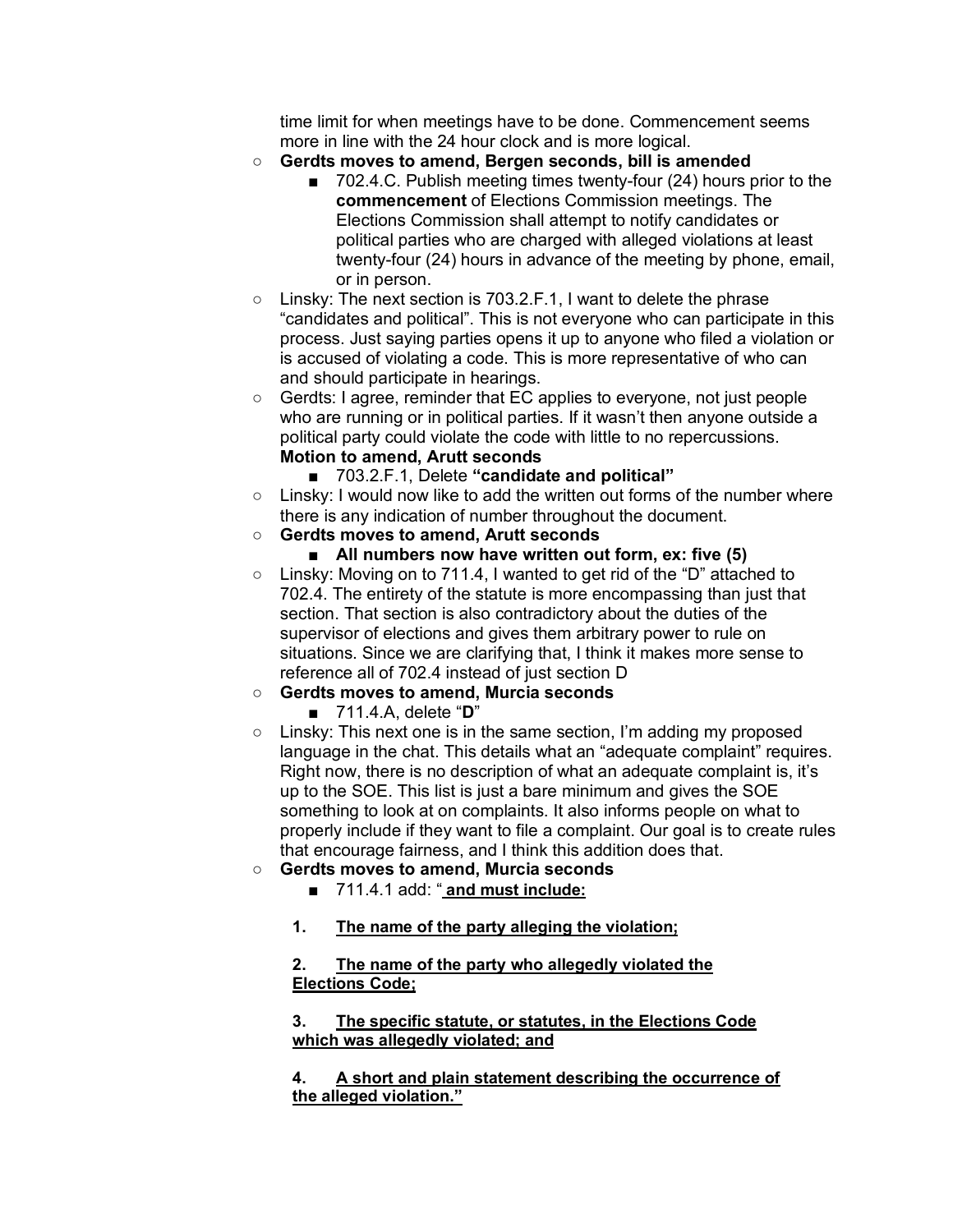- Linsky: The next one is in 711.4.B, I wanted to un-redact this entire section. I originally struck through it, but now I realize that it provides clarity. Although it restates some things, it flows well and makes sense where it is.
- **Gerdts moves to amend, Bergen seconds**
	- Undo redaction "**When an alleged violation is filed against an individual candidate, independent candidate or political party, the Office of Elections Supervisor of Elections must notify the individual candidate,**"
- Linsky: If the SOE dismisses a complaint without prejudice, there is nothing to stop them from doing it over and over again. There should be another system of recourse for these cases. I wanted to add a new section to the beginning of the document to solve the issue. I've sent a copy of my proposed language. This makes sure the SOE has to explain their reasoning for why the complaint was dismissed. It also allows people who have complaints dismissed to reapply in a specific timeline. These individuals can then have their case forwarded to the EC if they believe the issue is still not being dealt with. This solves the problem of an active SOE who dismissed complaints for various reasons.
- **Arutt moves to amend, Bergen seconds**
	- 702.4.e.1, add- **and will provide their reasoning as to why the complaint did not adequately state a claim upon which relief can be granted.**
	- **a. Allegations of violations of the Elections Code which have been dismissed pursuant to Student Body Statute § 702.4(E)(1) will have the opportunity to cure the complaint's defect by resubmission within 24 hours of the complaint's dismissal.**
	- **b. Upon receipt and review of an allegation of a violation of the Elections Code which was previously dismissed by the Supervisor of Elections, the Supervisor of Elections shall forward the complaint, the original complaint which was previously dismissed, and the reasoning by which the Supervisor of Elections dismissed that original complaint to the Elections Commission and all other parties to the complaint. Within 24 hours of their receipt of these items, the Elections Commission shall determine, by majority vote from which the Supervisor of Elections must abstain, if the alleged violation merits a hearing. In the event that the Elections Commission determines the allegation merits a hearing, a hearing shall be scheduled by the Supervisor of Elections.**
- $\circ$  Linsky: This next one is a new section, 702.1 at the very top. This ensures that the SOE is nonpartisan in their duties. If an SOE isn't willing to abide by this, that says something.
- Little: Is there existing legislation on this appointment process of SOE to your knowledge?
- Lisky: Yes, but it's outside the elections code and I am not touching it at the moment.
- Gerdts: I would suggest that this be submitted as a separate bill, since it doesn't have to due with the EC and their process. The SOE is mentioned in other places, and if so, this might fall under the omnibus rule.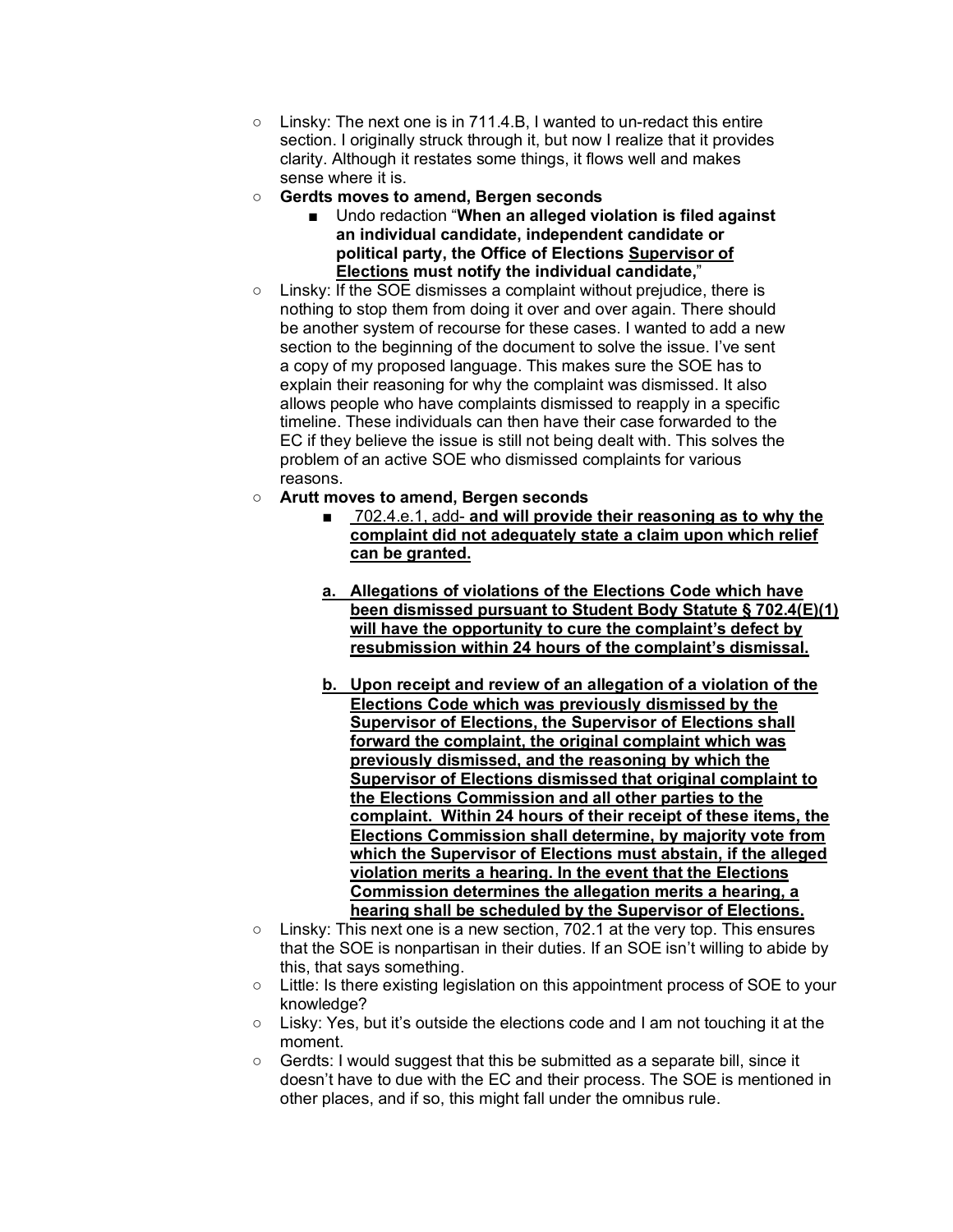- Linsky: I agree with you, and I'll withdraw that suggestion to amend. I appreciate your advice on that.
- **Murcia moves to call the question, Gerdts seconds**
- Closing:
	- Linsky
- Vote:
	- Y (Linsky, Gerdts, Murica, Arutt, Bergen, Rivera) N (0) A (0)
- **BILL PASSES**
- **Constitutional Amendment 3** 
	- Opening:
		- Villacorta: The goal of this is to help the exec branch be more representative of student interests. The president and VP have distinct jobs, and therefore, they should not be elected on the exact same ticket, in the same way the treasurer is elected. Currently, the treasurer is on a separate ticket. This amendment would also put the VP on a separate ticket. People could still run together, and this would probably still be the norm. But it allows for independent candidates to run, and it lets students vote their preference across different tickets. Now, if a student doesn't like the VP candidate but like the president, they would have to vote for both. I think this gives the student body a more nuanced choice in their leadership.
	- Technical non debatable
		- **Gerdts moves to enter roundtable, Linsky seconds**
	- Roundtable:
		- $\circ$  Linsky: I like this, it promotes inclusivity and gives more people the option to run. Many people don't think about SGA until they see themselves in that role, and this makes it easier to get involved.
		- Gerdts: I am also in support. It's important to note that some people would only be interested in running for VP. An independent candidate can currently run alone for president, but the VP cannot. If an independent won president, we would have no VP, they would have to be appointed and approved, and this legislation also solves that issue. I think this is a sensible amendment.
		- Lewis: I'm in support as well. My only concern would be preventing people from running together, but Villacorta made it clear that it would be an issue.

# ○ **Gerdts moves to call the question, Linsky seconds**

- Closing:
	- Villacorta: Thank you and I yield.
- Vote:
	- Y (Linsky, Gerdts, Murcia, Arutt, Bergen, Rivera)

# ○ **AMENDMENT PASSES**

- Constitutional Amendment 4
	- Opening:
		- Villacorta: Looking at the examples of other universities, something they had in common was a constitutional review commission. This would create a body which would convene every 2 years, and would submit amendments. The committee would be three members nominated by SBP, Senate Pres, and Chief Justice. The Senate President would act as chair. It is basically creating a new way for SGA and the student body to look at the constitution for changes. Constitutions are living documents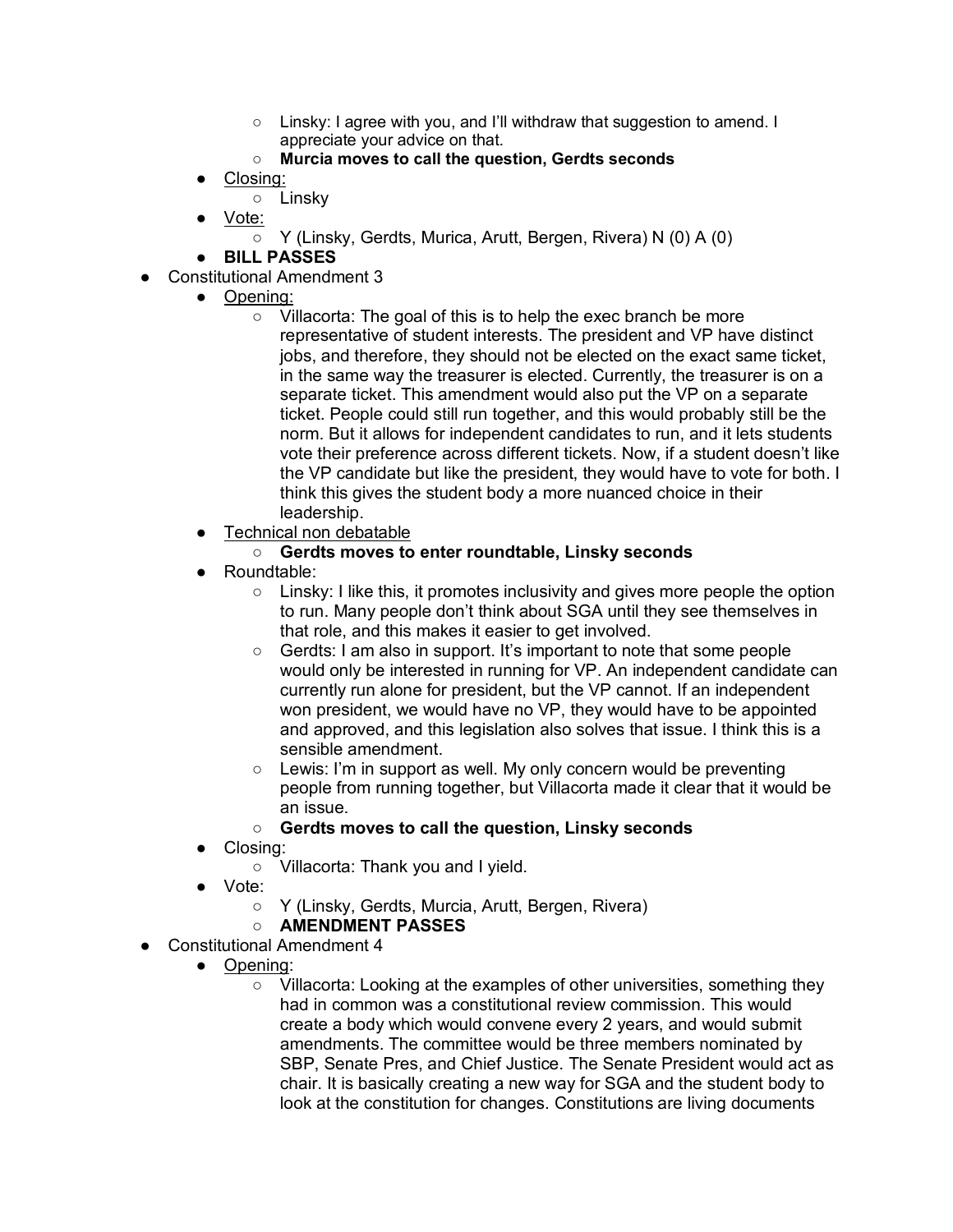that should be reflected on and evaluated for their effectiveness in serving the people. Now, it's up to senators to determine when things should be updated or changed, and it's a big task. This effort should be SGA-wide, and taken seriously by all. The committee could convene and decide that no changes need to be made.

● Technical non debatable

# ○ **Gerdts moves to enter roundtable, Murcia seconds**

- **Roundtable** 
	- Gerdts: I like the general concept of this. I do see a contradiction. It reads that the Senate President should be a non-voting ex-officio member. But I think it fails to consider the fact that if one person misses the meeting, there could be a tie vote, in which the President would have to break the tie. I would suggest adding a subsection that says that the President can vote in the event of a tie, or that any tie votes automatically fail.
	- Linsky: I like this idea a lot, it's a big idea. Is there any urgency in this? With something so large and definitive of our constitutional process, my instinct is to draw this out and gather as much data as possible. However, I assume that a lot of time and effort has gone into this. If it comes to a vote I will support it, but my instinct is saying to give this more time for polish.
	- Gerdts: I suspect the reason this is being pushed tonight is because if it passes senate this week, it will go on the spring ballot. Otherwise, it would have to wait for the fall. If that happens, it may fail based on turnout, since spring elections statistically have greater turnout.
	- **Gerdts moves to amend Article VI Section 5.E.1, Murcia seconds**
		- **"The Senate President shall serve as the Commission's chair, and shall be a non-voting member except in the event of a tie"**
	- Gerdts: As the only current FSU Student who has passed a constitutional amendment, I wish Villacorta the best of luck with this. I will definitely have this on my ticket for the spring election!
	- Little: Currently, the document lists that the Chair is a non-voting member with occasional voting privileges.
	- Linsky: I question having it list the Chair as a non-voting member and then directly afterwards, listing the conditions for their voting.
	- Bergen: I have a question, when would the first commission be held? Next spring?
	- Villacorta: Given the time that this would pass, once it is in the constitution, it would be some time between this spring and spring of 2023.
	- Bergen: Thank you.
	- Linsky: I think organizationally, it makes sense to keep the subsection that was just amended and just change the voting privileges language in subsection 2.
	- **Gerdts moves to amend Article VI Section 5.D.2,** 
		- "The Student Senate President shall appoint 3 members from the Student Senate **and shall serve as a member."**
	- **Gerdts moves to call the question, Murcia seconds**
- Closing:
	- Villacorta: I yield.
- Vote: